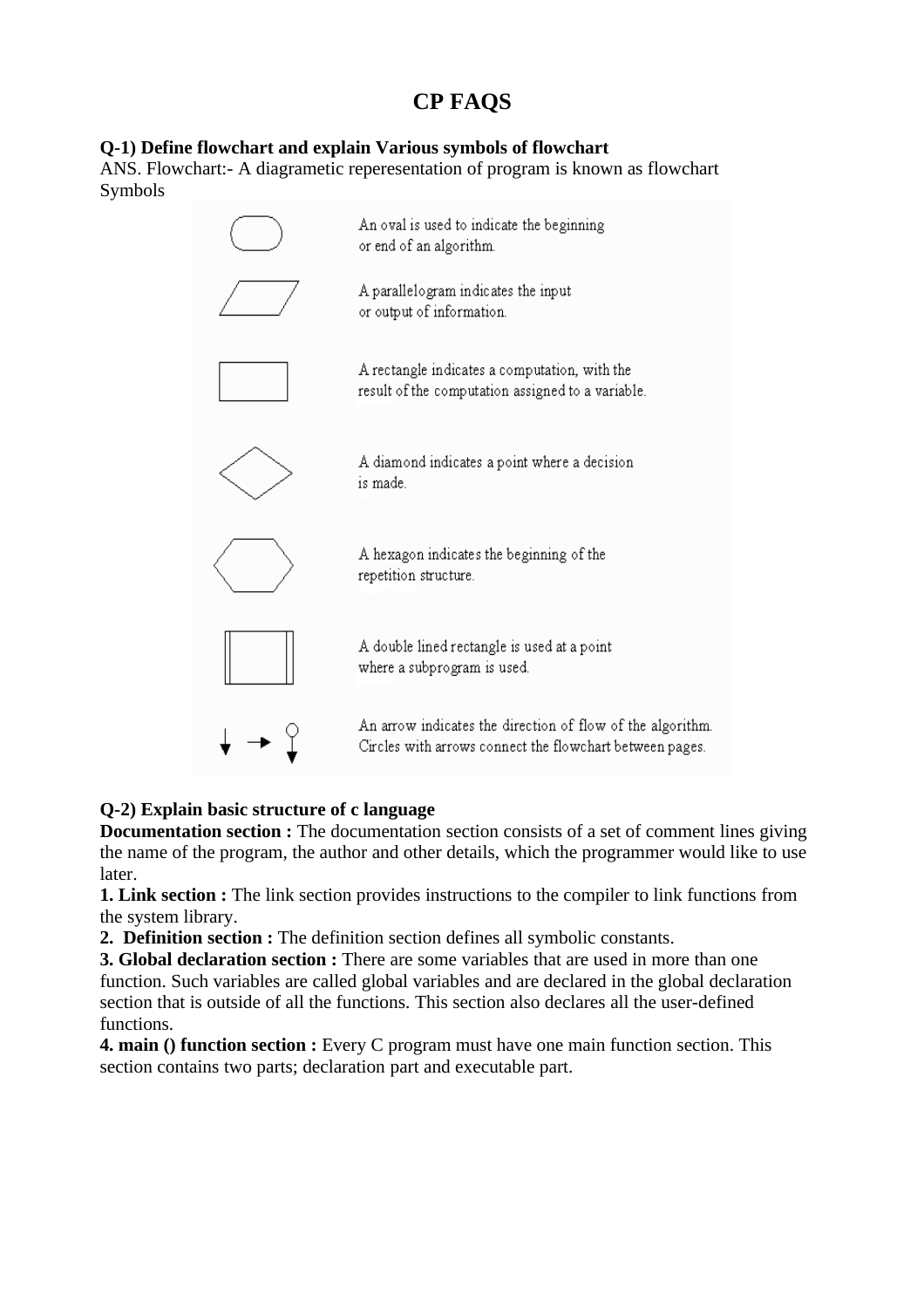| Documentation section      |                          |  |  |  |
|----------------------------|--------------------------|--|--|--|
| Link section               |                          |  |  |  |
| Definition section         |                          |  |  |  |
| Global declaration section |                          |  |  |  |
| main () Function section   |                          |  |  |  |
|                            |                          |  |  |  |
| Declaration part           |                          |  |  |  |
| Executable part            |                          |  |  |  |
|                            |                          |  |  |  |
|                            | Subprogram section       |  |  |  |
| Function 1                 |                          |  |  |  |
| Function 2                 |                          |  |  |  |
|                            | (User defined functions) |  |  |  |
|                            |                          |  |  |  |
| Function                   |                          |  |  |  |

**5. Declaration part :** The declaration part declares all the variables used in the executable part. **6. Executable part :** There is at least one statement in the executable part. These two parts must appear between the opening and closing braces. The program execution begins at the opening brace and ends at the closing brace. The closing brace of the main function is the logical end of the program. All statements in the declaration and executable part end with a semicolon. **7. Subprogram section :** The subprogram section contains all the user-defined functions that are called in the main () function. User-defined functions are generally placed immediately after the main () function, although they may appear in any order.

### **Q-3) Explain structure of C program**



Program 1: Basic Structure of the C/C++ program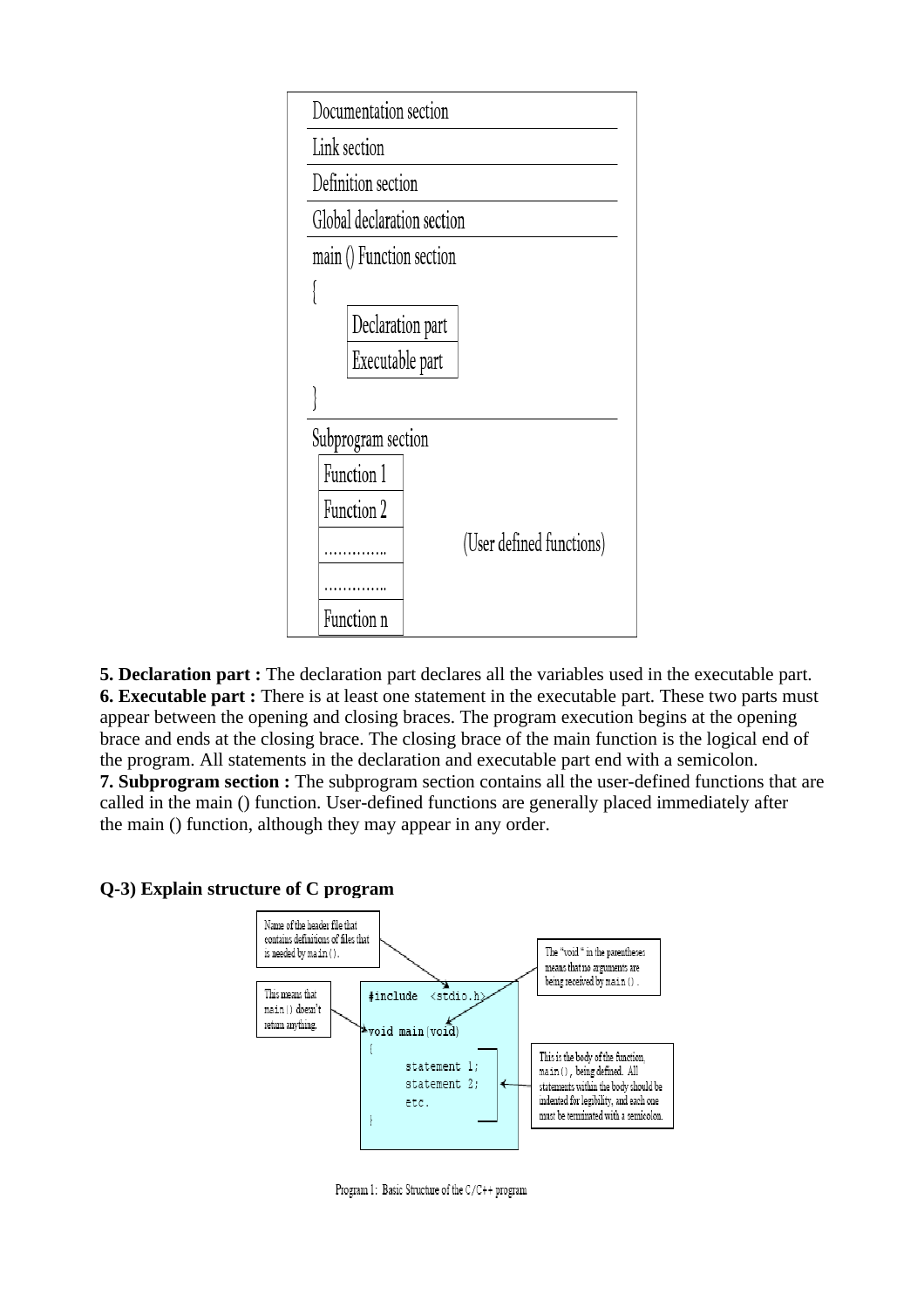### **Q-4) Write short note on**

### a) Machine level language

Low-level language is a programming language that deals with a computer's hardware components and constraints. It has no or a minute level of abstraction in reference to a computer and works to manage a computer's operational semantics.

Low-level language may also be referred to as a computer's native language.

### b) Assembly level language

An assembly language is a low-level programming language for microprocessors and other programmable devices. It is not just a single language, but rather a group of languages. Assembly language implements a symbolic representation of the machine code needed to program a given CPU architecture.

### C) Higher level language

High-level language is any programming language that enables development of a program in much simpler programming context and is generally independent of the computer's hardware architecture.

High-level language has a higher level of abstraction from the computer, and focuses more on the programming logic rather than the underlying hardware components such as memory addressing and register utilization.

# **Q-5) What is variables. Explain rules to define variables**

The variable represent the quantities which changes with time Rules to define variables

- 1) Onl;y uppercase and lowercase leters, digits and underscore can be used.
- 2) Variable name always begins with lwtter
- 3) only first 32 character are significant
- 4) keywords can not be used
- 5) variable names are case sensitive.

# **Q-6) Enlist and explain various types of operators in C.**

An operator is a symbol that tells the compiler to perform specific mathematical or logical functions. C language is rich in built-in operators and provides the following types of operators −

- Arithmetic Operators
- Relational Operators
- **Logical Operators**
- **Bitwise Operators**
- Assignment Operators
- **Misc Operators**
- Increament and decreament operator

### Arithmetic Operators

The following table shows all the arithmetic operators supported by the C language. Assume variable **A** holds 10 and variable **B** holds 20 then −

[Show Examples](http://www.tutorialspoint.com/cprogramming/c_arithmetic_operators.htm)

| <b>Operat</b><br>0r | <b>Description</b> | <b>Example</b> |
|---------------------|--------------------|----------------|
|                     |                    |                |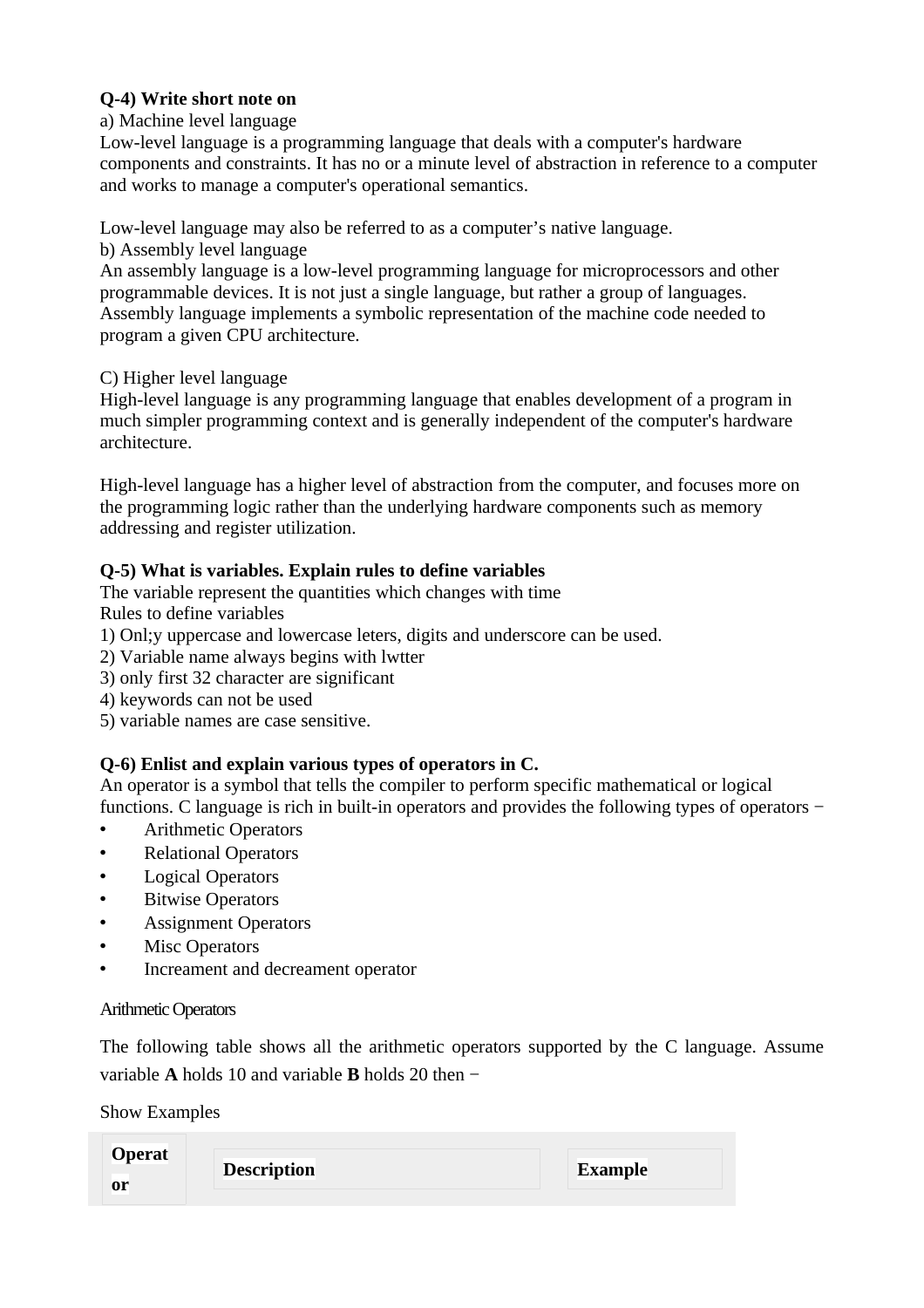| $+$           | Adds two operands.                                              | $A + B = 30$  |
|---------------|-----------------------------------------------------------------|---------------|
|               | Subtracts second operand from the first.                        | $A - B = 10$  |
| ∗             | Multiplies both operands.                                       | $A * B = 200$ |
|               | Divides numerator by de-numerator.                              | $B/A = 2$     |
| $\frac{0}{0}$ | Modulus Operator and remainder of<br>after an integer division. | $B\% A = 0$   |
| $++$          | Increment operator increases the integer<br>value by one.       | $A++=11$      |
|               | Decrement operator decreases the<br>integer value by one.       | $A-- = 9$     |

Relational Operators

The following table shows all the relational operators supported by C. Assume variable **A** holds 10 and variable **B** holds 20 then −

[Show Examples](http://www.tutorialspoint.com/cprogramming/c_relational_operators.htm)

| <b>Operat</b><br>or | <b>Description</b>                                                                                                                         | <b>Example</b>              |
|---------------------|--------------------------------------------------------------------------------------------------------------------------------------------|-----------------------------|
|                     | Checks if the values of two operands are equal or not. If<br>yes, then the condition becomes true.                                         | $(A == B)$ is not<br>true.  |
| $!=$                | Checks if the values of two operands are equal or not. If<br>the values are not equal, then the condition becomes<br>true.                 | $(A := B)$ is true.         |
| >                   | Checks if the value of left operand is greater than the<br>value of right operand. If yes, then the condition<br>becomes true.             | $(A > B)$ is not<br>true.   |
| $\lt$               | Checks if the value of left operand is less than the value<br>of right operand. If yes, then the condition becomes<br>true.                | $(A < B)$ is true.          |
| $>=$                | Checks if the value of left operand is greater than or<br>equal to the value of right operand. If yes, then the<br>condition becomes true. | $(A \ge B)$ is not<br>true. |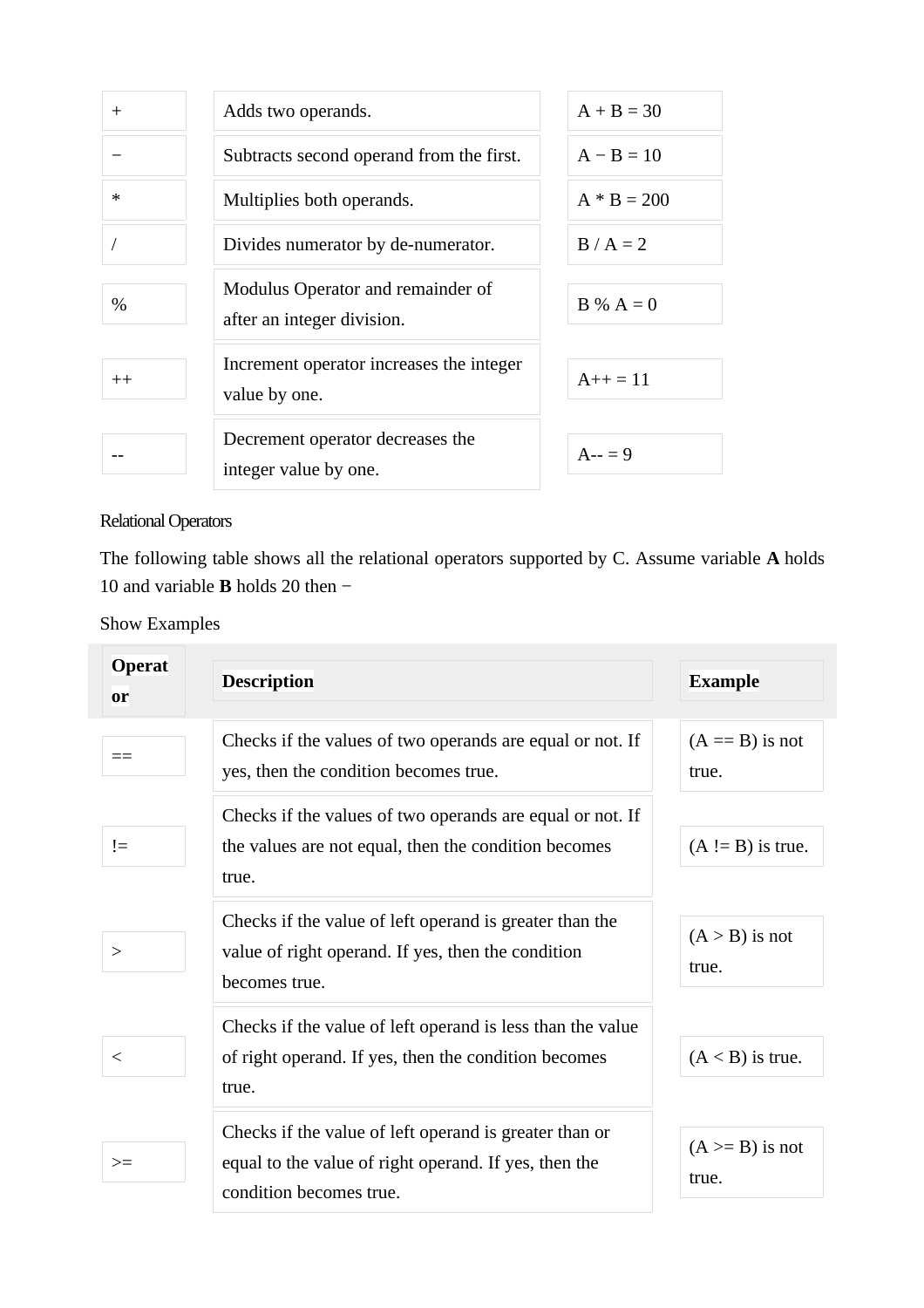| ۰.<br>v<br>۰.<br>75<br>M. | ____ |
|---------------------------|------|
|                           |      |

Checks if the value of left operand is less than or equal to the value of right operand. If yes, then the condition becomes true.

 $(A \leq B)$  is true.

#### Logical Operators

Following table shows all the logical operators supported by C language. Assume variable **A** holds 1 and variable **B** holds 0, then −

[Show Examples](http://www.tutorialspoint.com/cprogramming/c_logical_operators.htm)

| <b>Operat</b><br><sub>or</sub> | <b>Description</b>                                                                                                                                               | <b>Example</b>                |
|--------------------------------|------------------------------------------------------------------------------------------------------------------------------------------------------------------|-------------------------------|
| &&                             | Called Logical AND operator. If both the operands are non-<br>zero, then the condition becomes true.                                                             | $(A & B)$ is<br>false.        |
|                                | Called Logical OR Operator. If any of the two operands is<br>non-zero, then the condition becomes true.                                                          | $(A \parallel B)$ is<br>true. |
|                                | Called Logical NOT Operator. It is used to reverse the<br>logical state of its operand. If a condition is true, then<br>Logical NOT operator will make it false. | !(A & B)<br>is true.          |

### Bitwise Operators

Bitwise operator works on bits and perform bit-by-bit operation. The truth tables for  $\&$ , |, and  $\wedge$ is as follows −

| <b>Operat</b><br><sub>or</sub> | <b>Description</b>                                                                 | <b>Example</b>                                                  |
|--------------------------------|------------------------------------------------------------------------------------|-----------------------------------------------------------------|
| &                              | Binary AND Operator copies a bit to the result<br>if it exists in both operands.   | $(A \& B) = 12$ , i.e., 0000<br>1100                            |
|                                | Binary OR Operator copies a bit if it exists in<br>either operand.                 | $(A   B) = 61$ , i.e., 0011<br>1101                             |
| $\wedge$                       | Binary XOR Operator copies the bit if it is set<br>in one operand but not both.    | $(A \wedge B) = 49$ , i.e., 0011<br>0001                        |
| $\sim$                         | Binary Ones Complement Operator is unary and<br>has the effect of 'flipping' bits. | $(\sim A)$ = -61, i.e., 1100<br>0011 in 2's complement<br>form. |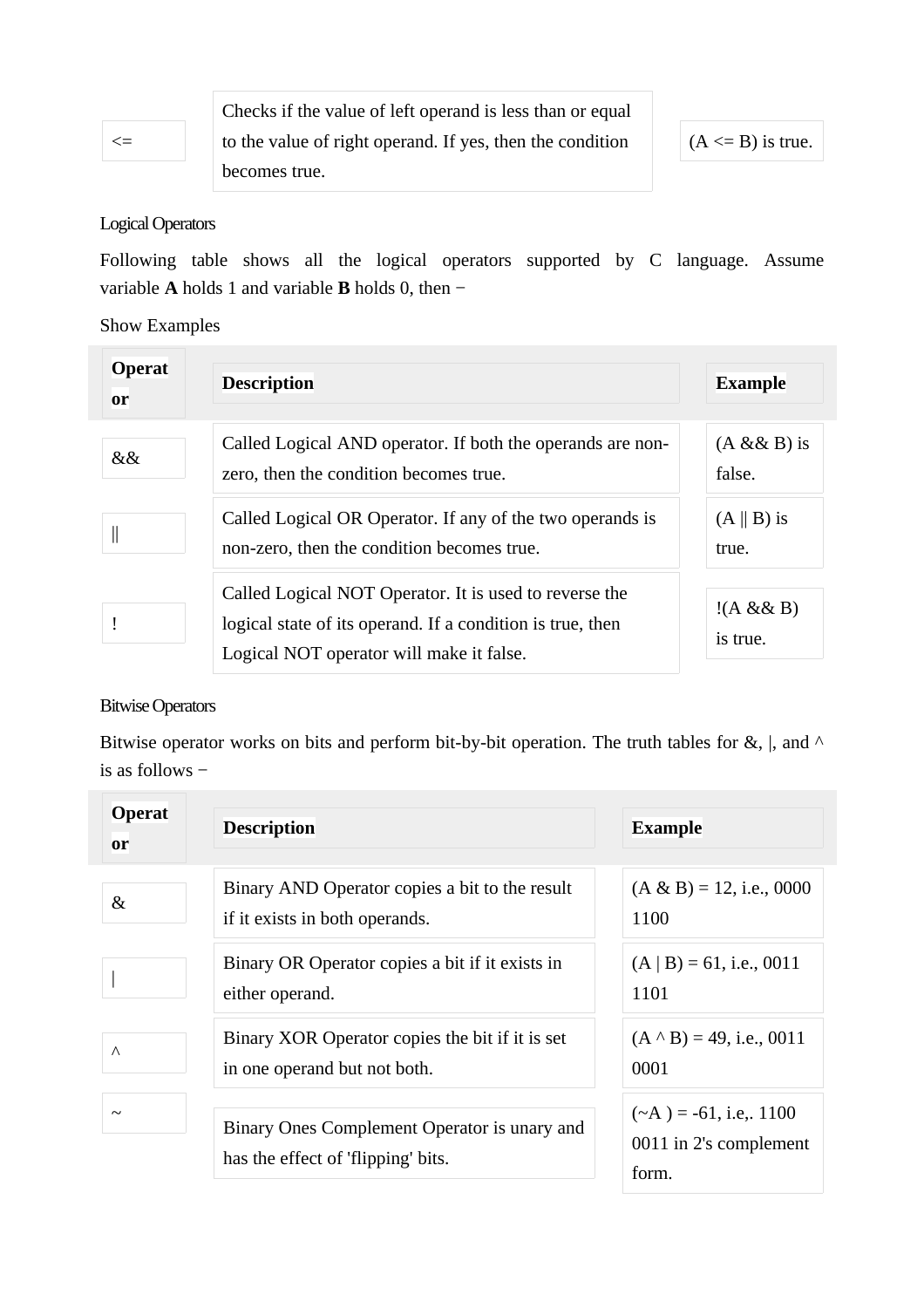| << | Binary Left Shift Operator. The left operands<br>value is moved left by the number of bits<br>specified by the right operand.   | $A \ll 2 = 240$ i.e., 1111<br>0000 |
|----|---------------------------------------------------------------------------------------------------------------------------------|------------------------------------|
| >> | Binary Right Shift Operator. The left operands<br>value is moved right by the number of bits<br>specified by the right operand. | $A \gg 2 = 15$ i.e., 0000<br>1111  |

Assignment Operators

The following table lists the assignment operators supported by the C language −

[Show Examples](http://www.tutorialspoint.com/cprogramming/c_assignment_operators.htm)

| <b>Operato</b><br>r | <b>Description</b>                                                                                                                        | <b>Example</b>                                            |
|---------------------|-------------------------------------------------------------------------------------------------------------------------------------------|-----------------------------------------------------------|
| $=$                 | Simple assignment operator. Assigns values from<br>right side operands to left side operand                                               | $C = A + B$ will<br>assign the value of<br>$A + B$ to $C$ |
| $+=$                | Add AND assignment operator. It adds the right<br>operand to the left operand and assign the result to<br>the left operand.               | $C \neq A$ is<br>equivalent to $C = C$<br>$+ A$           |
| $=$                 | Subtract AND assignment operator. It subtracts the<br>right operand from the left operand and assigns the<br>result to the left operand.  | $C = A$ is equivalent<br>to $C = C - A$                   |
| $*_{=}$             | Multiply AND assignment operator. It multiplies<br>the right operand with the left operand and assigns<br>the result to the left operand. | $C^*$ = A is equivalent<br>to $C = C * A$                 |
| $/=$                | Divide AND assignment operator. It divides the<br>left operand with the right operand and assigns the<br>result to the left operand.      | $C = A$ is equivalent<br>to $C = C / A$                   |
| $\% =$              | Modulus AND assignment operator. It takes<br>modulus using two operands and assigns the result<br>to the left operand.                    | $C$ %= A is<br>equivalent to $C = C$<br>% A               |
| $<<=$               | Left shift AND assignment operator.                                                                                                       | $C \ll 2$ is same as<br>$C = C \ll 2$                     |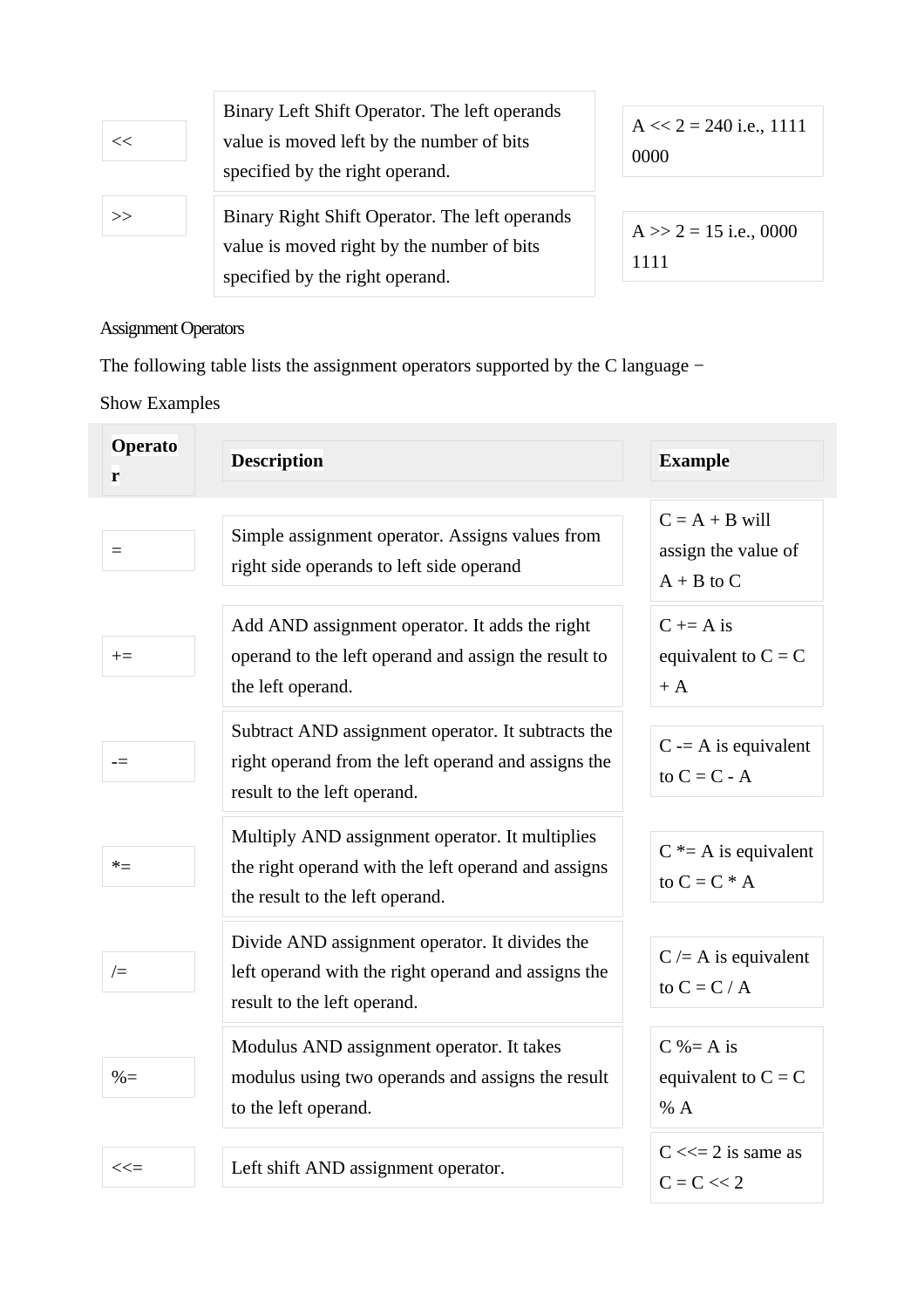

### **Misc Operators**  $\mapsto$  **sizeof & ternary**

Besides the operators discussed above, there are a few other important operators including **sizeof** and **? :** supported by the C Language.

[Show Examples](http://www.tutorialspoint.com/cprogramming/c_sizeof_operator.htm)

| <b>Operato</b><br>r | <b>Description</b>                    | <b>Example</b>                                              |
|---------------------|---------------------------------------|-------------------------------------------------------------|
| sizeof()            | Returns the size of a<br>variable.    | sizeof(a), where a is integer, will return 4.               |
| $\&$                | Returns the address of<br>a variable. | &a returns the actual address of the variable.              |
| $\ast$              | Pointer to a variable.                | $*a$ ;                                                      |
| ?:                  | Conditional<br>Expression.            | If Condition is true ? then value $X:$ otherwise<br>value Y |

Increament and Decreament operator

| <b>Operato</b><br>r | <b>Description</b>             | <b>Example</b> |
|---------------------|--------------------------------|----------------|
| $^{\mathrm{++}}$    | Adds one to the variable.      | $i=i+1$        |
|                     | Subtracts one to the variable. | $i=i-1$        |

Q-7) Explain if, if..else with example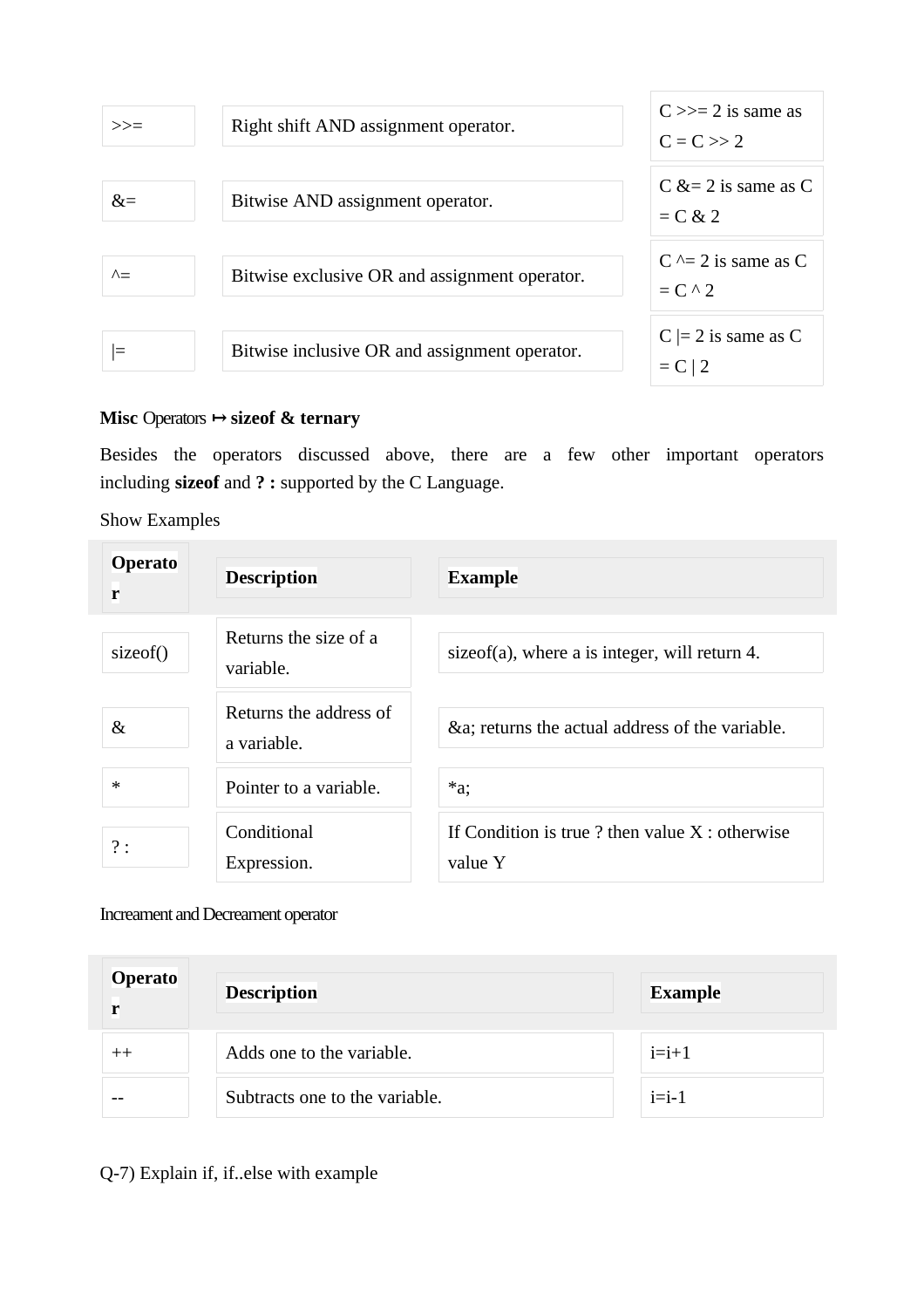### **IF statement**

The structure of an if statement is as follows: if ( statement is TRUE ) Execute this line of code

Here is a simple example that shows the syntax: if ( $5 < 10$ )

printf( "Five is now less than ten, that's a big surprise" );

Here, we're just evaluating the statement, "is five less than ten", to see if it is true or not; with any luck, it is! If you want, you can write your own full program including stdio.h and put this in the main function and run it to test.



To have more than one statement execute after an if statement that evaluates to true, use braces, like we did with the body of the main function. Anything inside braces is called a compound statement, or a block. When using if statements, the code that depends on the if statement is called the "body" of the if statement.

For example:

if (TRUE)  $\{$ 

 /\* between the braces is the body of the if statement \*/ Execute all statements inside the body

}

I recommend always putting braces following if statements. If you do this, you never have to remember to put them in when you want more than one statement to be executed, and you make the body of the if statement more visually clear.

# **IF.. else statement**

An if statement can be followed by an optional else statement, which executes when the Boolean expression is false.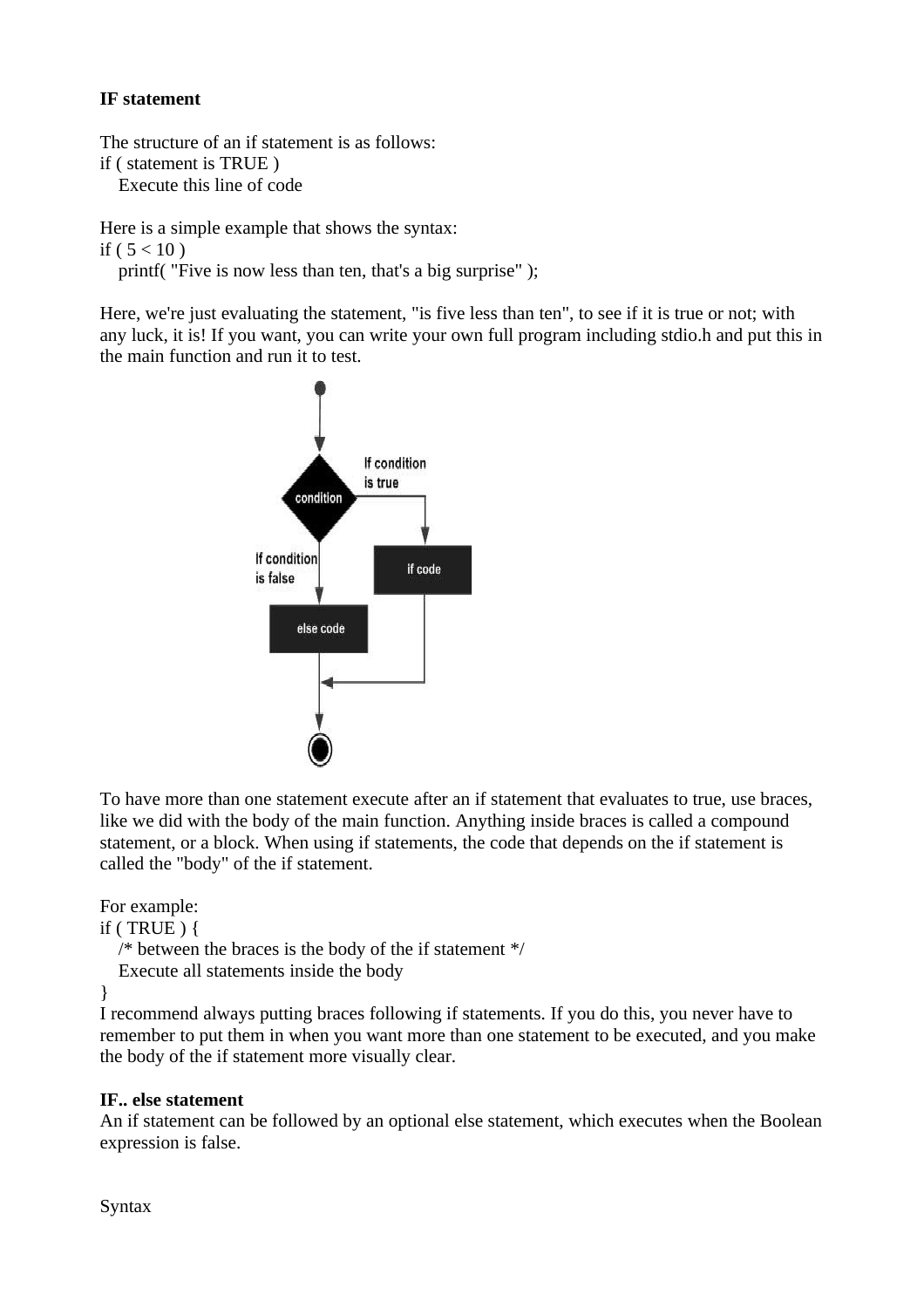```
The syntax of an if...else statement in C programming language is −
if(boolean_expression) {
 /* statement(s) will execute if the boolean expression is true */}
else {
  /* statement(s) will execute if the boolean expression is false */
}
```
If the Boolean expression evaluates to true, then the if block will be executed, otherwise, the else blockwill be executed. C programming language assumes any non-zero and non-null values as true, and if it is either zero ornull, then it is assumed as false value.

Flow Diagram



EXAMPLE #include <stdio.h>

```
int main () \{ /* local variable definition */
 int a = 100;
  /* check the boolean condition */
 if(a < 20) {
    /* if condition is true then print the following */
    printf("a is less than 20\n" );
   }
   else {
   /* if condition is false then print the following */ printf("a is not less than 20\n" );
   }
  printf("value of a is : %d\n", a);
  return 0;
}
```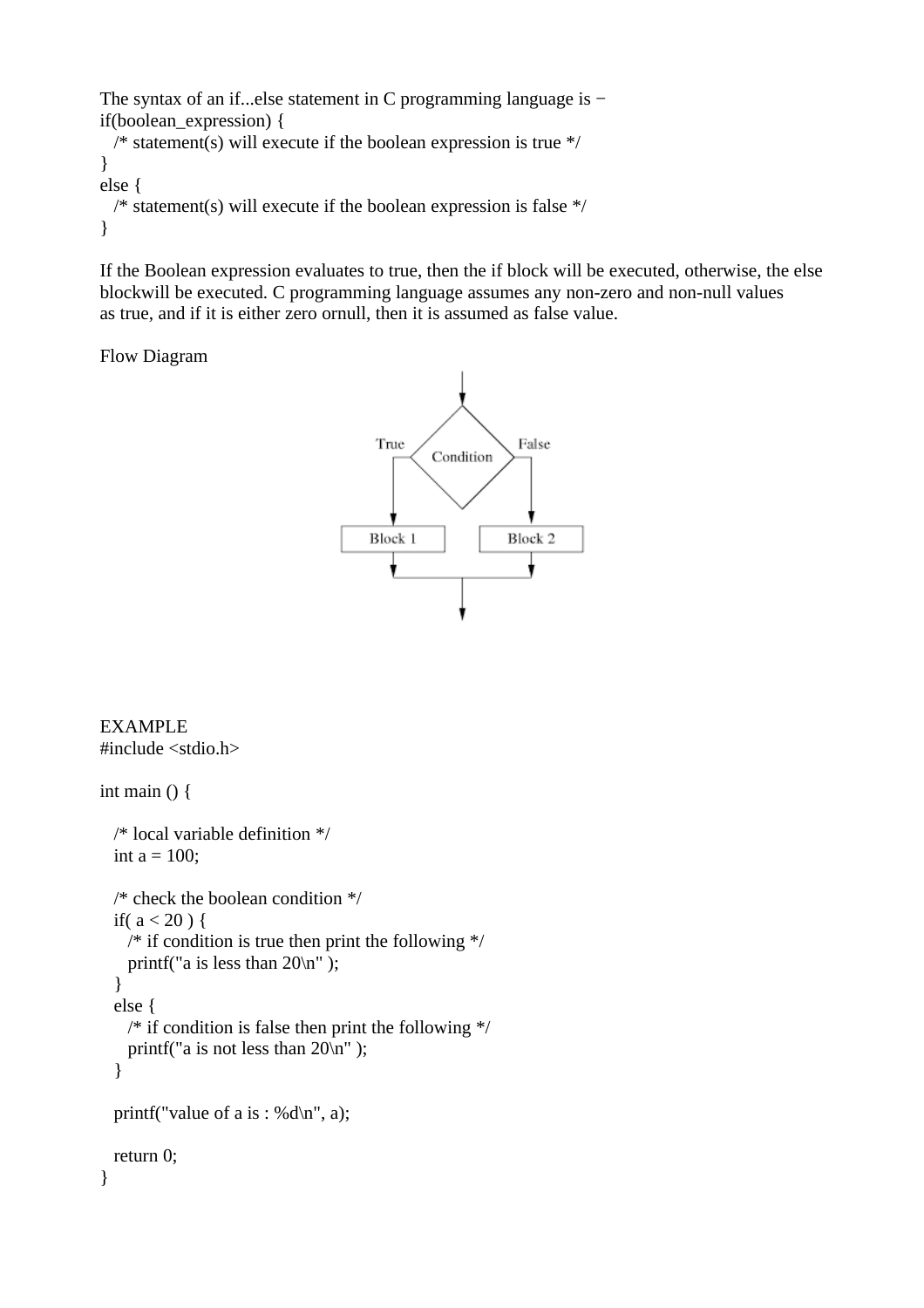### **Q-9) Explain nested if..else with example**

Nested if else statment is same like if else statement, where new block of if else statement is defined in existing if or else block statment.

Used when user want to check more than one conditions at a time. **Syntax** if(condition is true) { if(condition is true)  $\{$  statement; } else { statement; } } else {

```
statement;
}
```
### Flowgraph



```
#include <stdio.h>
 int main () {
  /* local variable definition */
 int a = 100;
  int b = 200;
   /* check the boolean condition */
 if(a == 100) {
      /* if condition is true then check the following */
   if( b == 200 ) {
     /* if condition is true then print the following */printf("Value of a is 100 and b is 200\ln");
    }
   }
   printf("Exact value of a is : %d\n", a );
 printf("Exact value of b is : %d\n", b );
   return 0;
```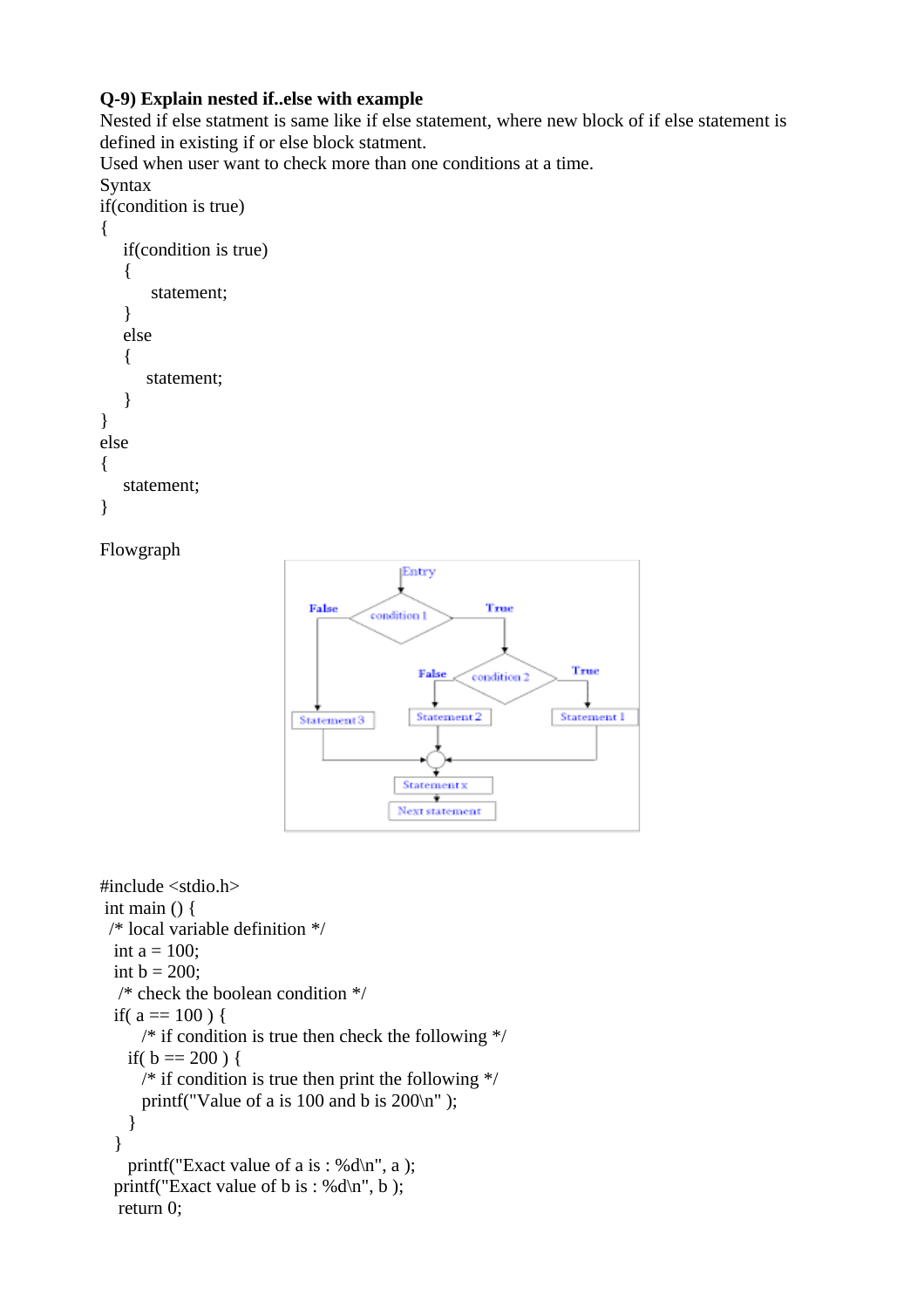}

### **Q-10) Explain if..else if ladder with example**

If we are having different - different test conditions with different - different statements, then for these kind of programming we need else if leader. Else if the leader is not interdependent to any other statements or any other test conditions.

```
Syntax Of Else If Leader:
```

```
---------------------------------------------------------------------
if(test_condition1)
    {
     statement 1;
   }
else if(test_condition2)
    {
     statement 2;
   }
else if(test_condition3)
    {
     statement 3;
   }
else if(test_condition4)
    {
     statement 4;
   }
 --------------------------------
                  -------------- // Test Condition And Codes As Per Requirement.
--------------------------------
 else // at last, we use only else.
     {
       statement x;
     }
Flowchat
                               Ţ
                                                   F
                                      condition (
                                                               \mathbf{F}statement-1
                                           Ŧ
                                                  \cosh(4\pi m/2)Ŷ.
                                                       \mathbf Tinitiament 2
                                                              condition n
                                                  stetement-n
                                                                            default.
                                                                           statement
                                     rend statement
Example
#include <stdio.h>
```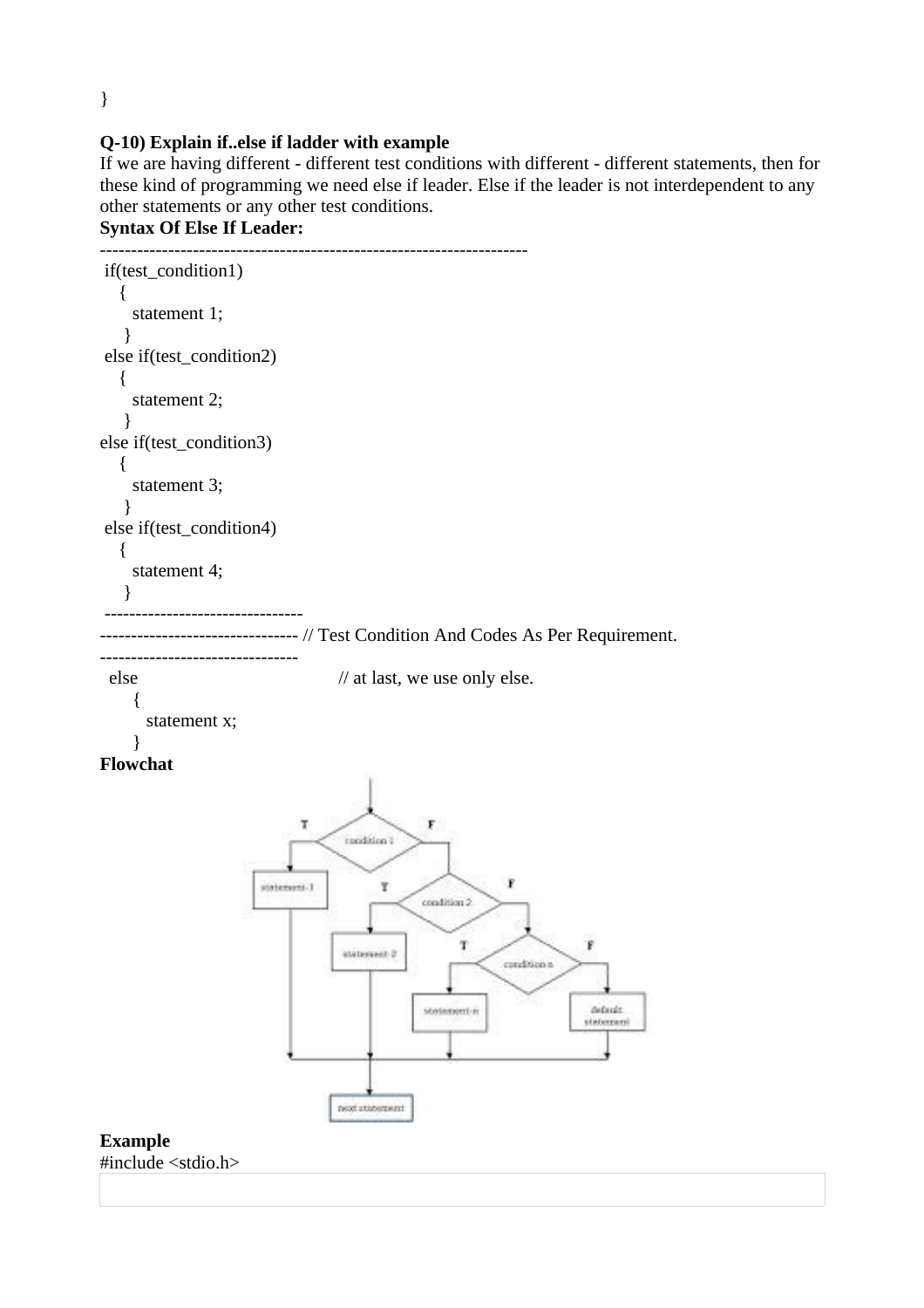```
int main () {
  /* local variable definition */
 int a = 100;
  int b = 200;
  /* check the boolean condition */
 if(a == 100) {
   /* if condition is true then check the following */if( b == 200 ) {
     /* if condition is true then print the following */printf("Value of a is 100 and b is 200\n");
    }
  }
 printf("Exact value of a is : %d\n", a );
 printf("Exact value of b is : %d\n", b );
  return 0;
}
```
# **Q-11) Explain Switch case with example**

 A **switch** statement allows a variable to be tested for equality against a list of values. Each value is called a case, and the variable being switched on is checked for each **switch case**.

**Syntax** 

The syntax for a **switch** statement in C programming language is as follows −

```
switch(expression) {
  case constant-expression :
    statement(s);
    break; /* optional */
  case constant-expression :
```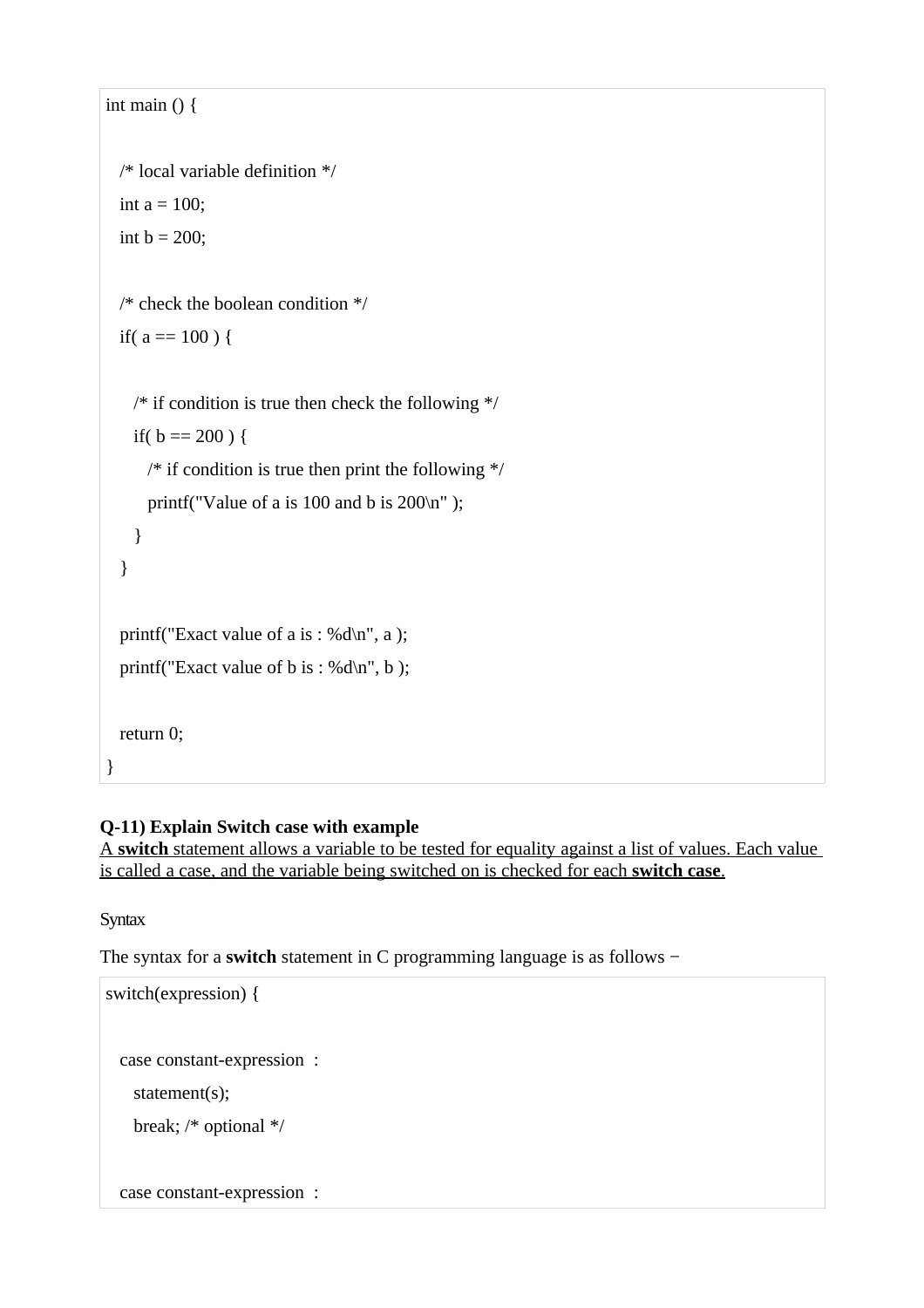```
 statement(s);
    break; /* optional */
  /* you can have any number of case statements */
  default : /* Optional */
  statement(s);
}
```
The following rules apply to a **switch** statement −

•The **expression** used in a **switch** statement must have an integral or enumerated type, or be of a class type in which the class has a single conversion function to an integral or enumerated type.

•You can have any number of case statements within a switch. Each case is followed by the value to be compared to and a colon.

•The **constant-expression** for a case must be the same data type as the variable in the switch, and it must be a constant or a literal.

•When the variable being switched on is equal to a case, the statements following that case will execute until a **break**statement is reached.

•When a **break** statement is reached, the switch terminates, and the flow of control jumps to the next line following the switch statement.

•Not every case needs to contain a **break**. If no **break** appears, the flow of control will *fall through* to subsequent cases until a break is reached.

•A **switch** statement can have an optional **default** case, which must appear at the end of the switch. The default case can be used for performing a task when none of the cases is true. No**break** is needed in the default case.

Flowchart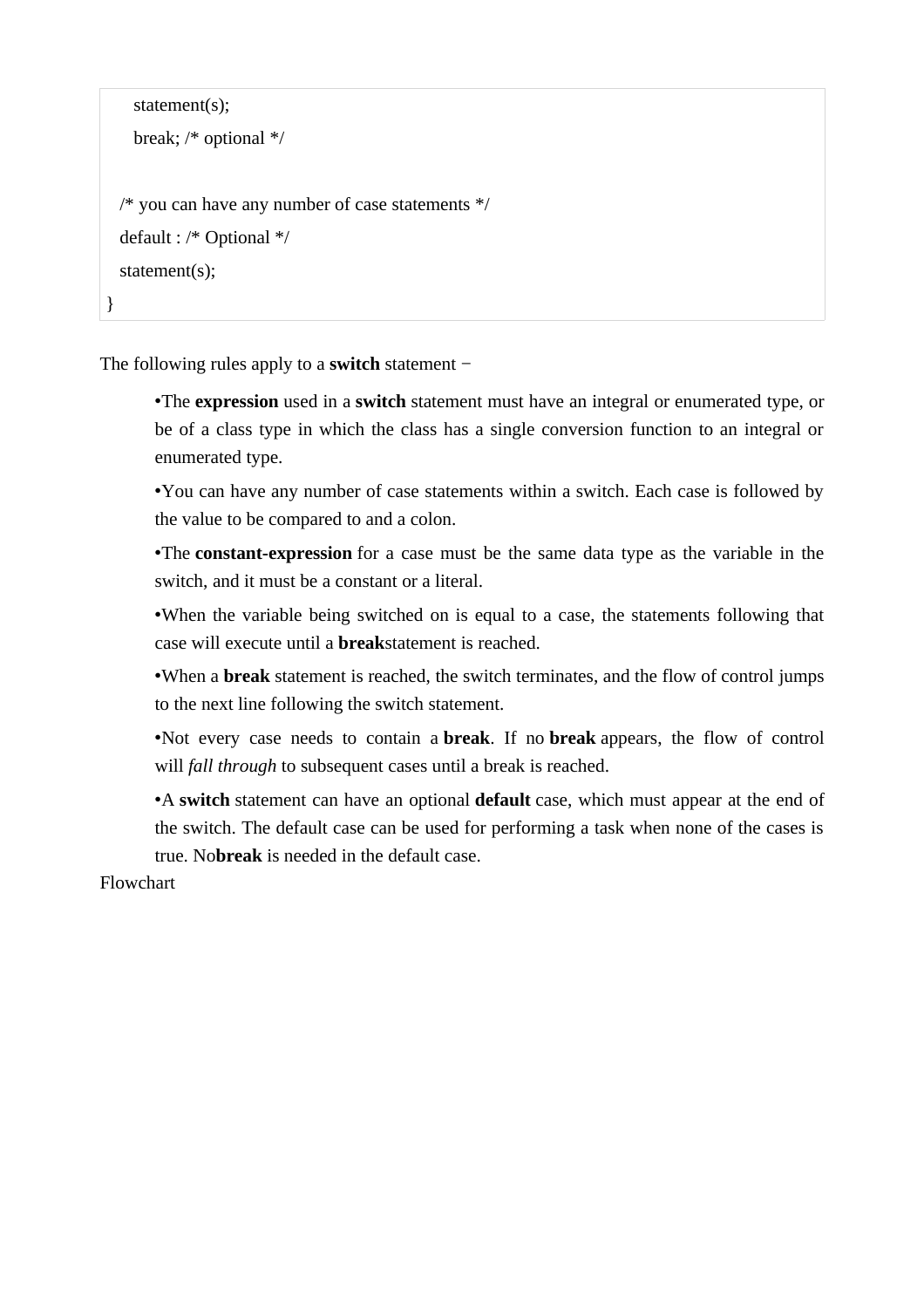

## **Example**

#include <stdio.h>

```
int main () {
  /* local variable definition */
  char grade = 'B';
  switch(grade) {
    case 'A' :
      printf("Excellent!\n" );
       break;
     case 'B' :
     case 'C' :
       printf("Well done\n" );
       break;
     case 'D' :
      printf("You passed\n" );
       break;
     case 'F' :
```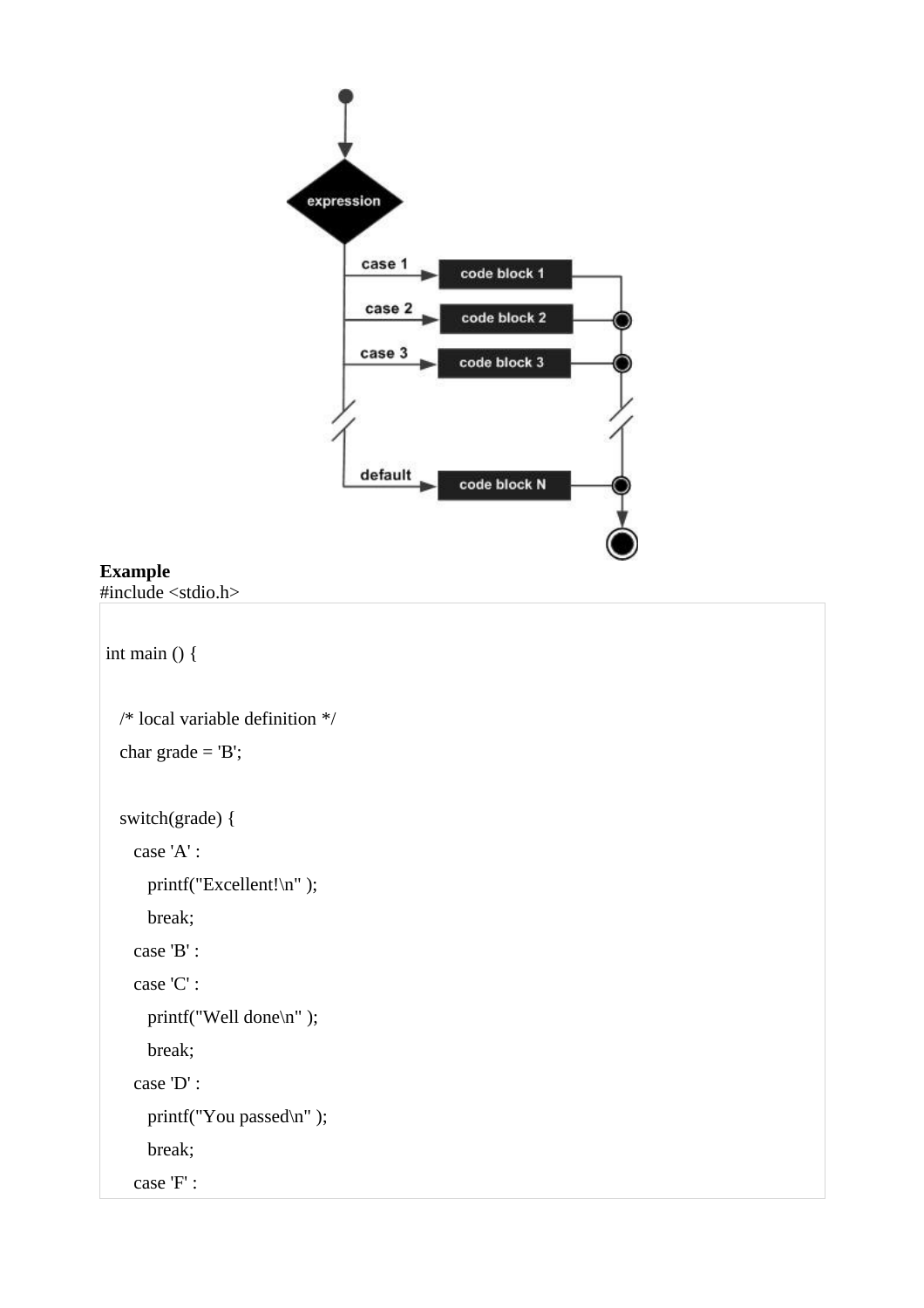```
printf("Better try again\n");
      break;
     default :
       printf("Invalid grade\n" );
   }
 printf("Your grade is %c\n", grade );
   return 0;
}
```
# **Q-12) Explain for loop in Cwith example**

 A **for** loop is a repetition control structure that allows you to efficiently write a loop that needs to execute a specific number of times.

**Syntax** 

The syntax of a **for** loop in C programming language is −

```
for ( init; condition; increment ) {
  statement(s);
}
```
Here is the flow of control in a 'for' loop −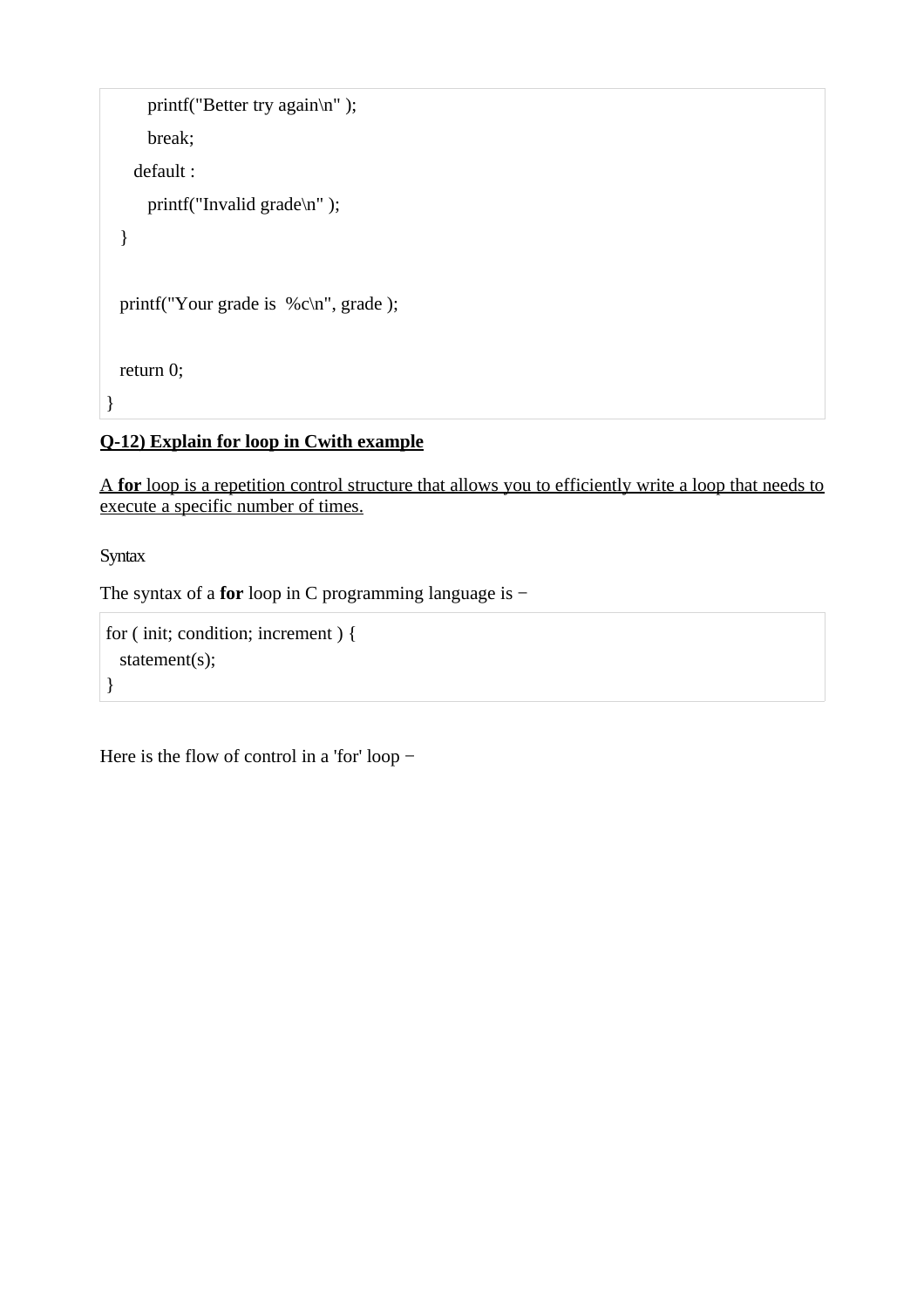

The **init** step is executed first, and only once. This step allows you to declare and initialize any loop control variables. You are not required to put a statement here, as long as a semicolon appears.

•Next, the **condition** is evaluated. If it is true, the body of the loop is executed. If it is false, the body of the loop does not execute and the flow of control jumps to the next statement just after the 'for' loop.

•After the body of the 'for' loop executes, the flow of control jumps back up to the **increment** statement. This statement allows you to update any loop control variables. This statement can be left blank, as long as a semicolon appears after the condition.

•The condition is now evaluated again. If it is true, the loop executes and the process repeats itself (body of loop, then increment step, and then again condition). After the condition becomes false, the 'for' loop terminates.

Example

•

```
#include <stdio.h>
int main () \{ int a;
  /* for loop execution */
 for(a = 10; a < 20; a = a + 1){
```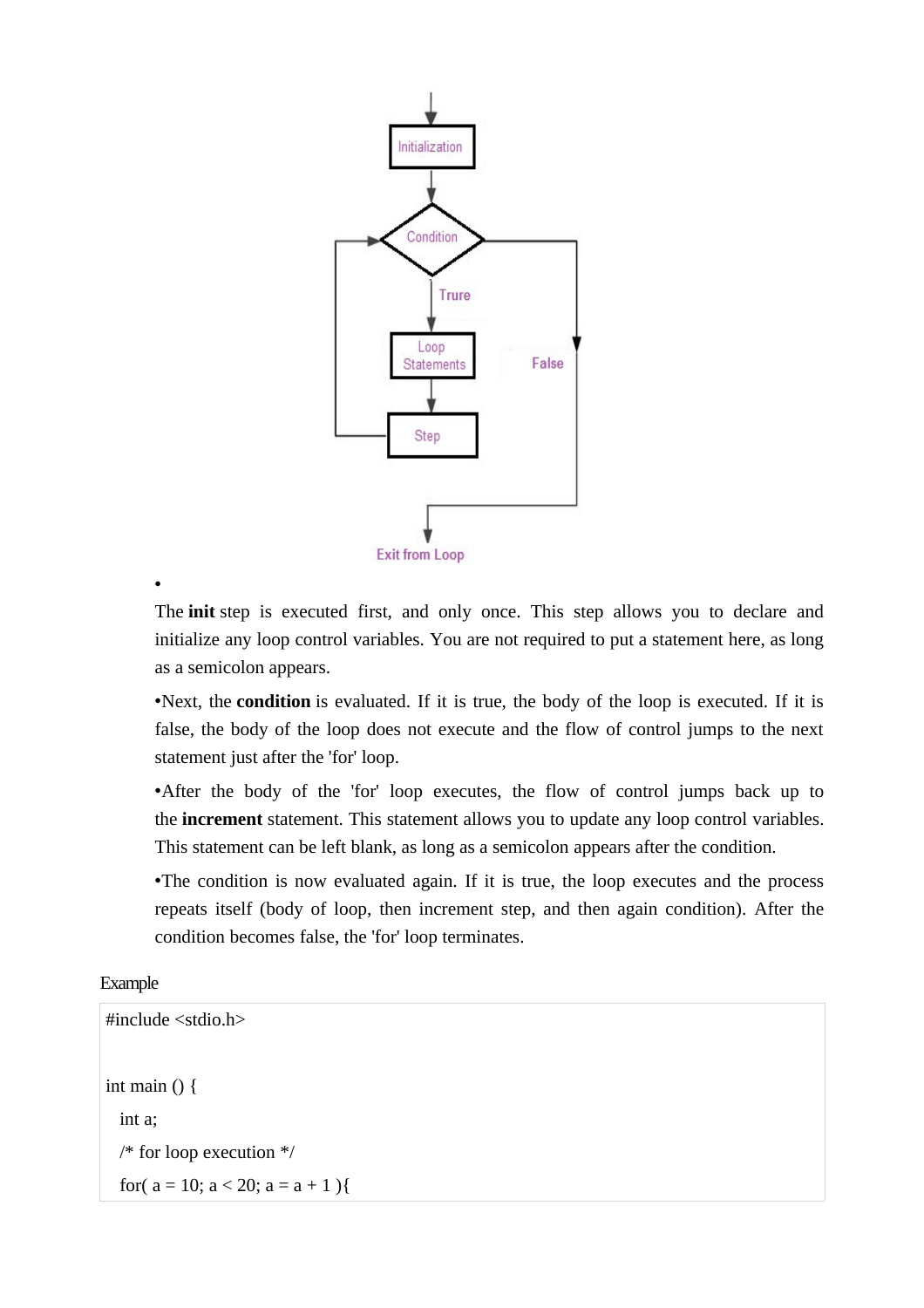```
printf("value of a: %d\ln", a);
   }
   return 0;
}
```
## **Q-13) Explain while loop in Cwith example**

 A **while** loop in C programming repeatedly executes a target statement as long as a given condition is true.

**Syntax** 

The syntax of a **while** loop in C programming language is −

```
while(condition) {
  statement(s);
}
```
Here, **statement(s)** may be a single statement or a block of statements. The **condition** may be any expression, and true is any nonzero value. The loop iterates while the condition is true.

When the condition becomes false, the program control passes to the line immediately following the loop.



Here, the key point to note is that a while loop might not execute at all. When the condition is tested and the result is false, the loop body will be skipped and the first statement after the while loop will be executed.

Example

#include <stdio.h>

int main () {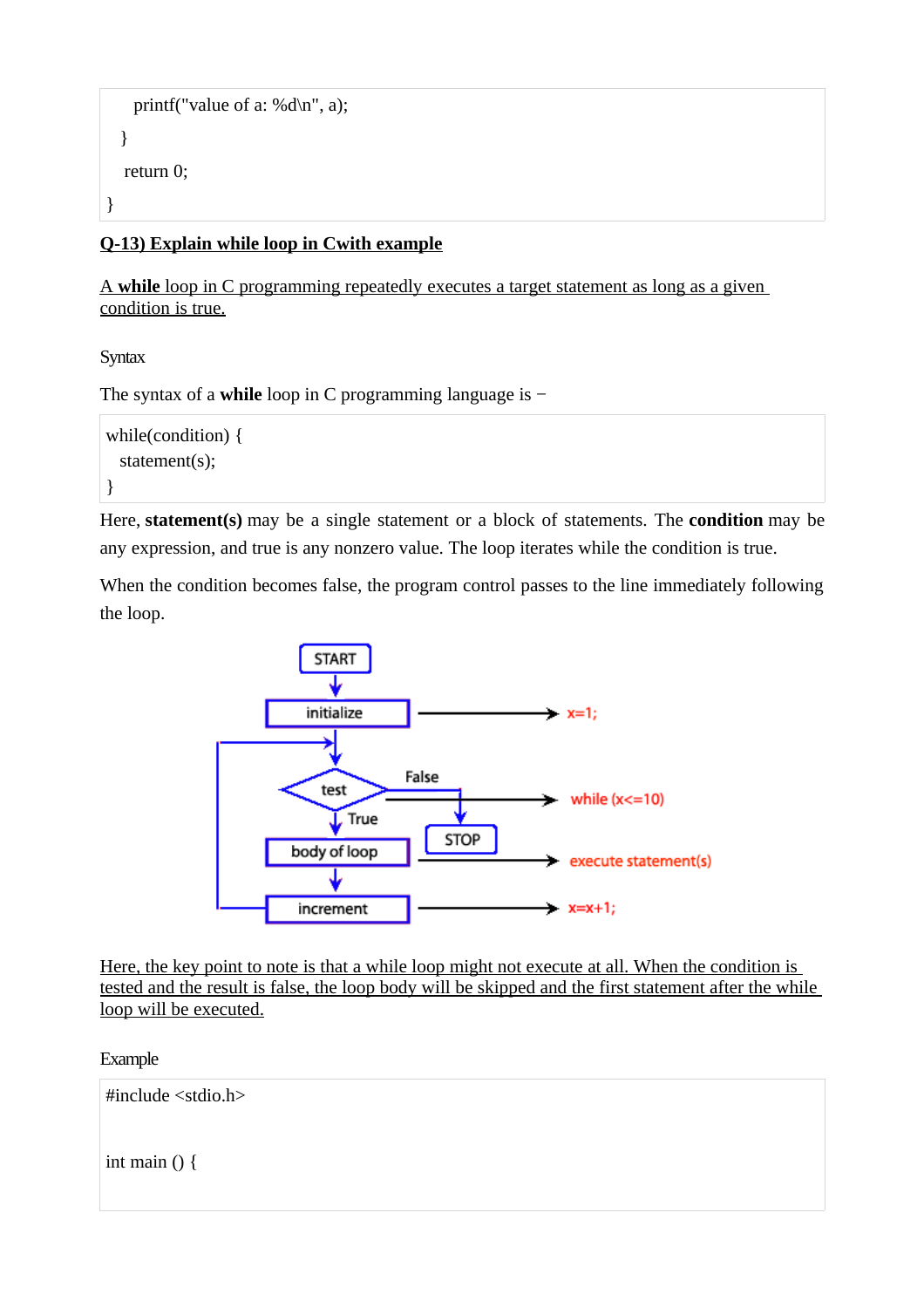```
 /* local variable definition */
  int a = 10;
  /* while loop execution */
  while(a < 20) {
    printf("value of a: %d\n", a);
     a++;
   }
   return 0;
}
```
# **Q-14) Explain do...while loop in Cwith example**

A **do...while** loop is similar to a while loop, except the fact that it is guaranteed to execute at least one time.

**Syntax** 

The syntax of a **do...while** loop in C programming language is −

do { statement(s); } while( condition );

Notice that the conditional expression appears at the end of the loop, so the statement(s) in the loop executes once before the condition is tested.

If the condition is true, the flow of control jumps back up to do, and the statement(s) in the loop executes again. This process repeats until the given condition becomes false.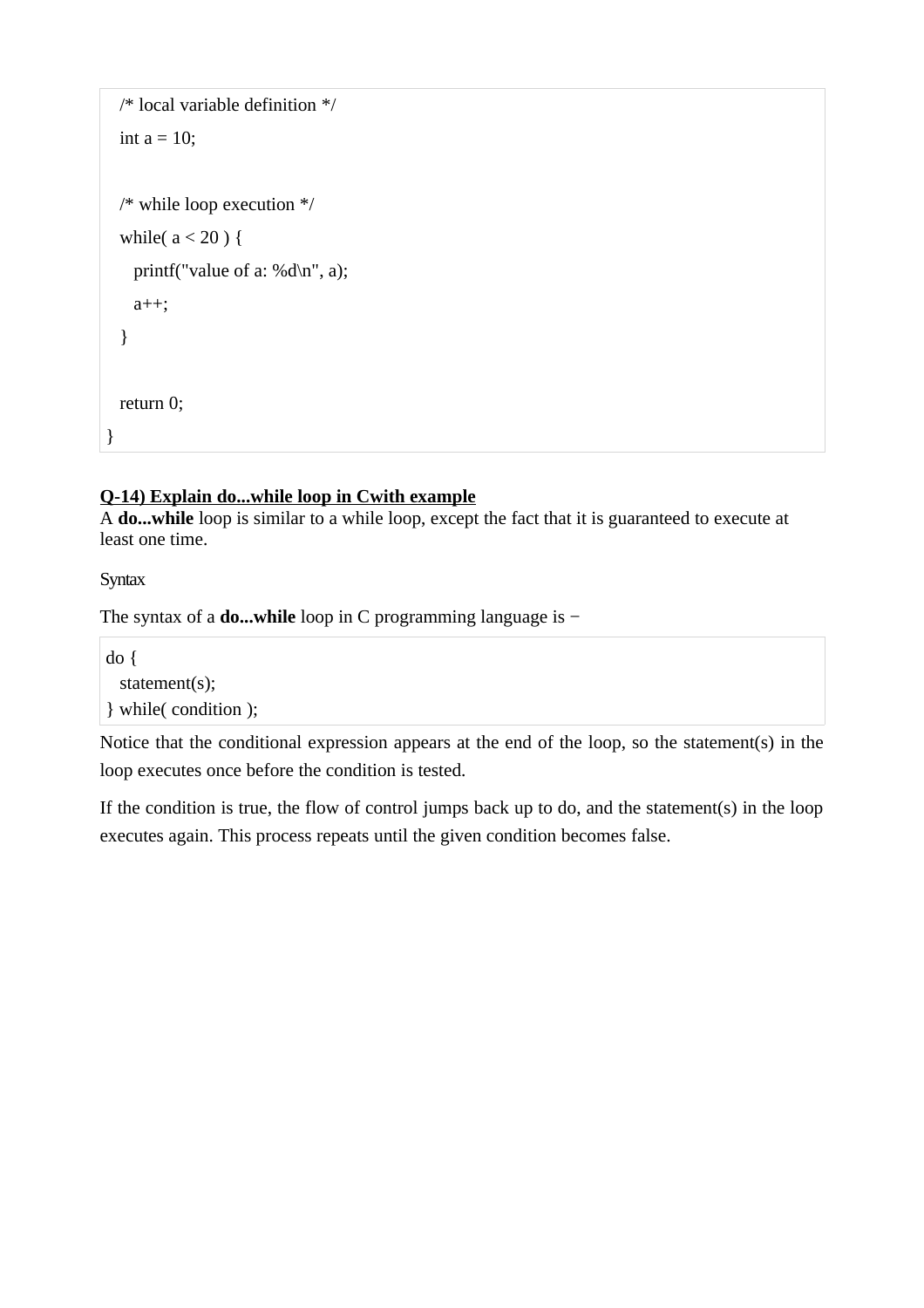

#### Example

```
#include <stdio.h>
int main () {
  /* local variable definition */
 int a = 10;
  /* do loop execution */
  do {
     printf("value of a: %d\n", a);
   a = a + 1;
  } while(a < 20);
  return 0;
}
```
# **Q-15) Explain Goto statement and also define forward jump and backward jump.**

A **goto** statement in C programming provides an unconditional jump from the 'goto' to a labeled statement in the same function.

**NOTE** − Use of **goto** statement is highly discouraged in any programming language because it makes difficult to trace the control flow of a program, making the program hard to understand and hard to modify. Any program that uses a goto can be rewritten to avoid them.

**Syntax** 

..

The syntax for a **goto** statement in C is as follows −

goto label;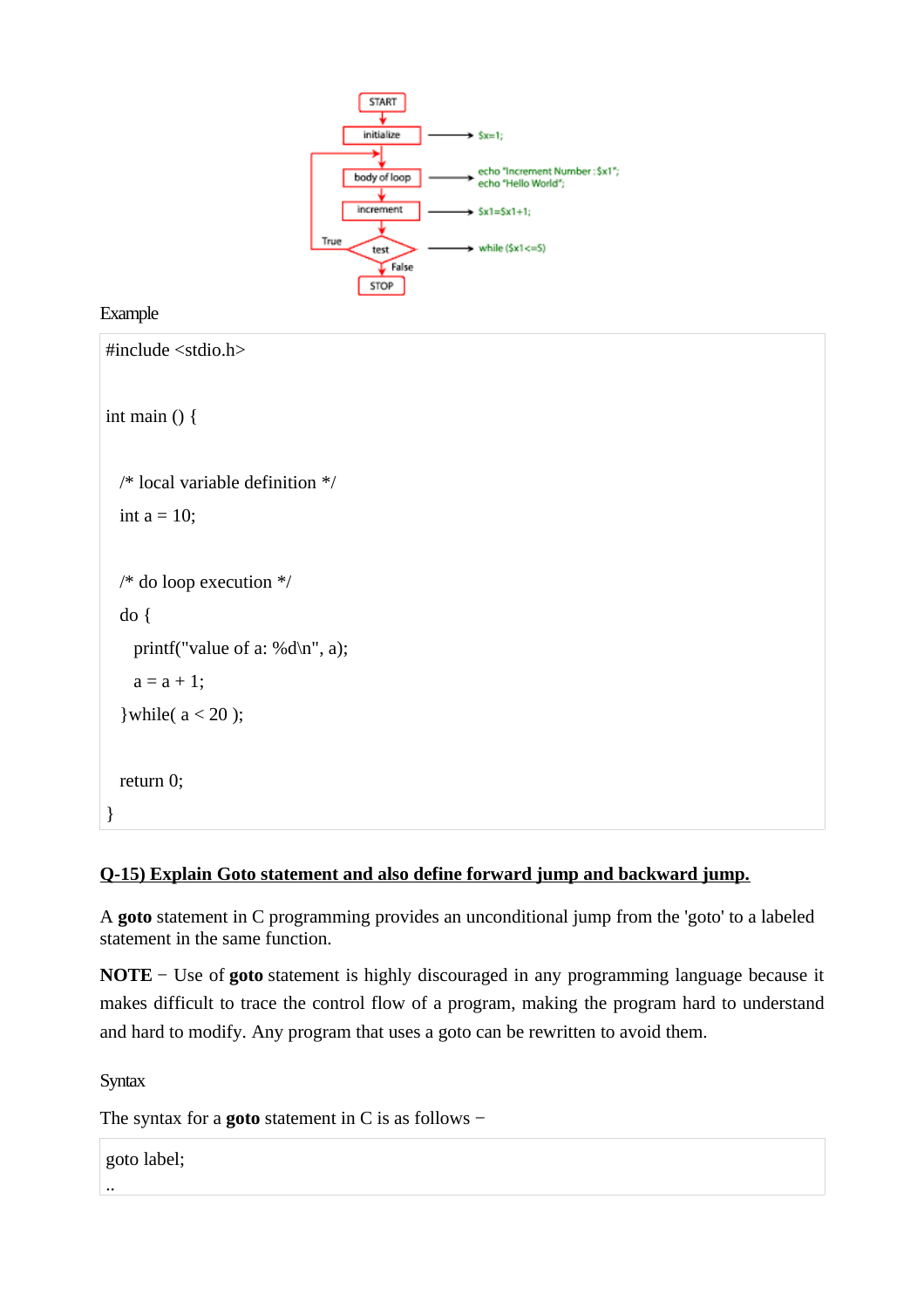label: statement;

.

Here **label** can be any plain text except C keyword and it can be set anywhere in the C program above or below to **goto** statement.

Flow Diagram



# Example

```
#include <stdio.h>
int main () {
  /* local variable definition */
 int a = 10;
  /* do loop execution */
  LOOP:do {
     if(a == 15) {
      /* skip the iteration */
     a = a + 1; goto LOOP;
     } 
   printf("value of a: %d\n", a);
    a++;
```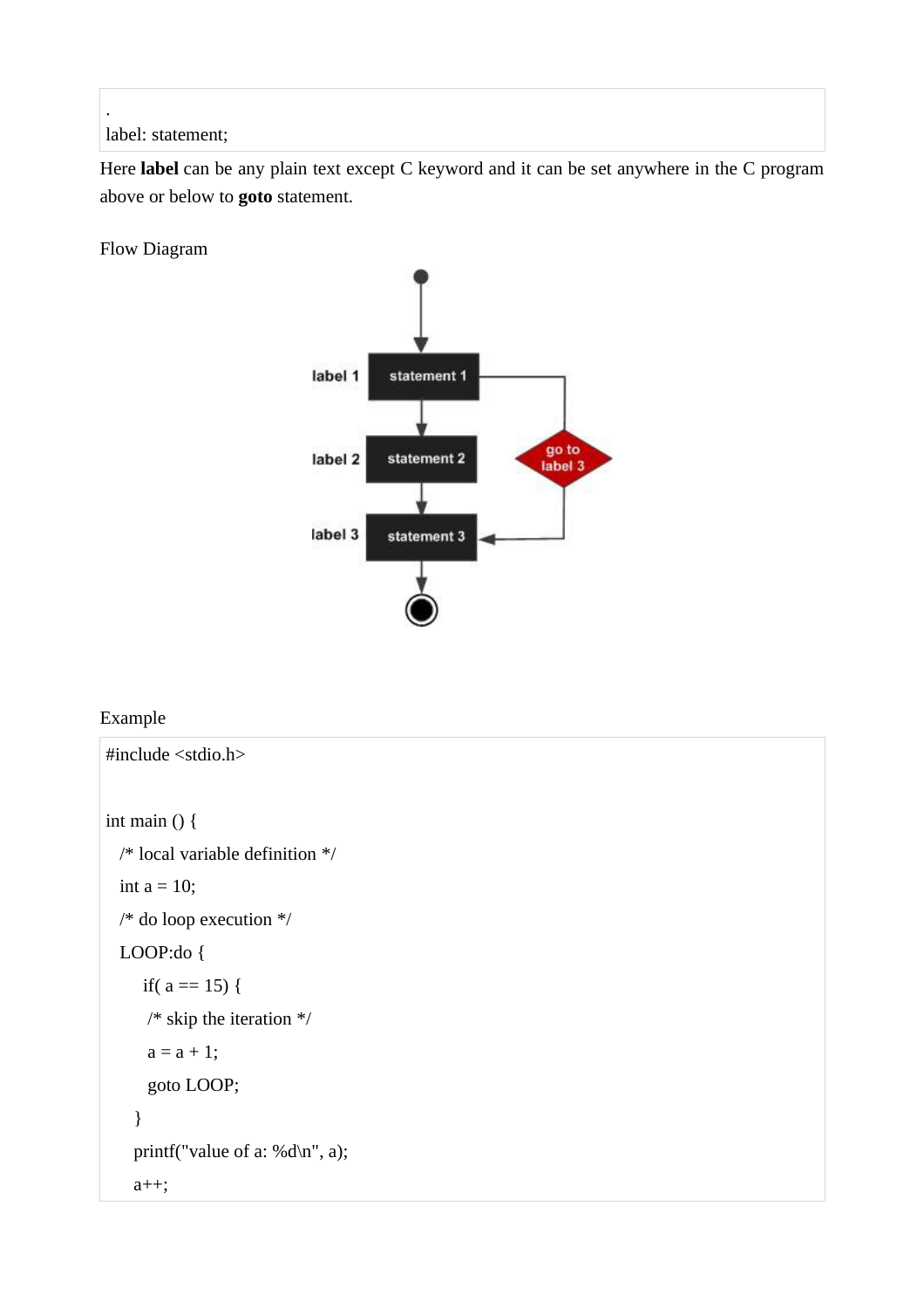```
}while(a < 20);
   return 0;
}
```
# **Forward jump and Backward jump**

In forward jump the execution skips few lines and jumps forward.

In backward jump the execution repeats few lines and jumps backward.



# **Q-16) What is array? Explain why we have to use arrays in C**

Arrays a kind of data structure that can store a fixed-size sequential collection of elements of the same type. An array is used to store a collection of data, but it is often more useful to think of an array as a collection of variables of the same type.

Instead of declaring individual variables, such as number0, number1, ..., and number99, you declare one array variable such as numbers and use numbers[0], numbers[1], and ..., numbers[99] to represent individual variables. A specific element in an array is accessed by an index.

All arrays consist of contiguous memory locations. The lowest address corresponds to the first element and the highest address to the last element.



When we have to store many variables of same datatype it is preferable to use array.

# **Q-17) Explain one dimensional array with example**

The declaration form of one-dimensional array is Data\_type array\_name [size];

The following declares an array called 'numbers' to hold 5 integers and sets the first and last elements. C arrays are always indexed from 0. So the first integer in 'numbers' array is numbers[0] and the last is numbers[4].

```
int numbers [5];
```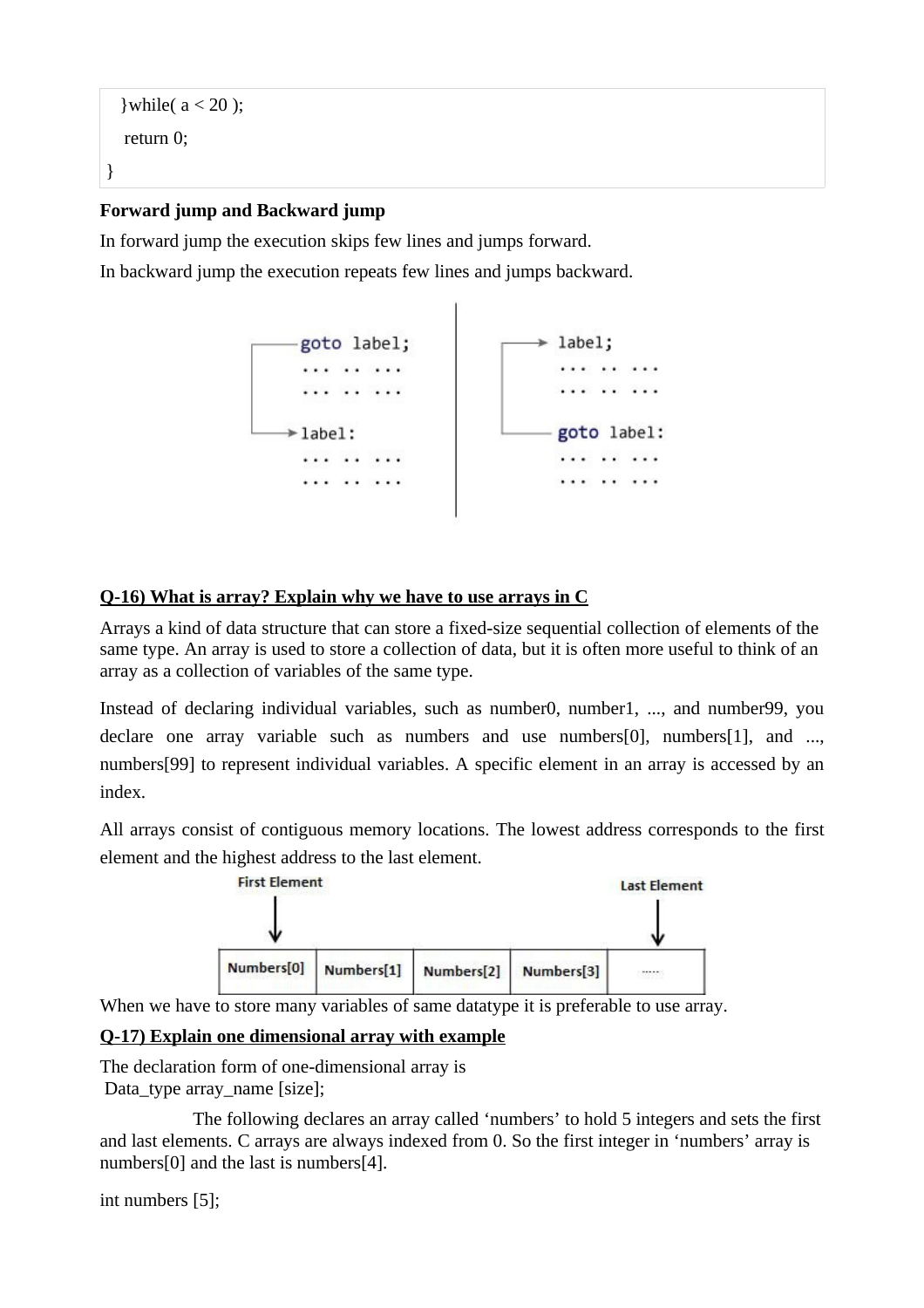numbers  $[0] = 1$ ; // set first element numbers  $[4] = 5$ ; // set last element

This array contains 5 elements*.* Any one of these elements may be referred to by giving the name of the array followed by the position number of the particular element in square brackets ([]). The first element in every array is the zeroth element.Thus, the first element of array 'numbers'is referred to as numbers[ 0 ], the second element of array 'numbers'is referred to as numbers[ 1 ], the fifth element of array'numbers'is referred to as numbers[ 4 ], and, in

# Example of One Dimensional Array

```
\cdot /*Write a program to get n numbers and find out sum and average of numbers*/
#include<stdio.h>
#include<conio.h>
void main()
₹
 int a[10]; //array of size 10
 int i,n;
 float avg, sum=0:
 clrscr();
 printf("Give the values of n");
 scanf("%d",\&n);for(i=0;i=n;i++)printf("Give number\n");
    scanf("%d",&a[i]);
    sum = sum + a[i];ι
avg = sum/n;printf("Array elements are :\n);
for(i=0;i<n;i++)printf("\nSum=%f Average=%6.2f\n",sum, avg);
<sup>1</sup>
```
general, the n-th element of array 'numbers' is referred to as numbers  $\lceil n - 1 \rceil$ . **Q-18) Write syntax of nested for loop also explain with example**

#### **C programming allows to use one loop inside another loop. The following section shows a few examples to illustrate the concept.**

**Syntax** 

The syntax for a **nested for loop** statement in C is as follows −

```
for ( init; condition; increment ) {
   for ( init; condition; increment ) {
     statement(s);
   }
   statement(s);
}
```
### **Example**

The following program uses a nested for loop to find the prime numbers from 2 to  $100 -$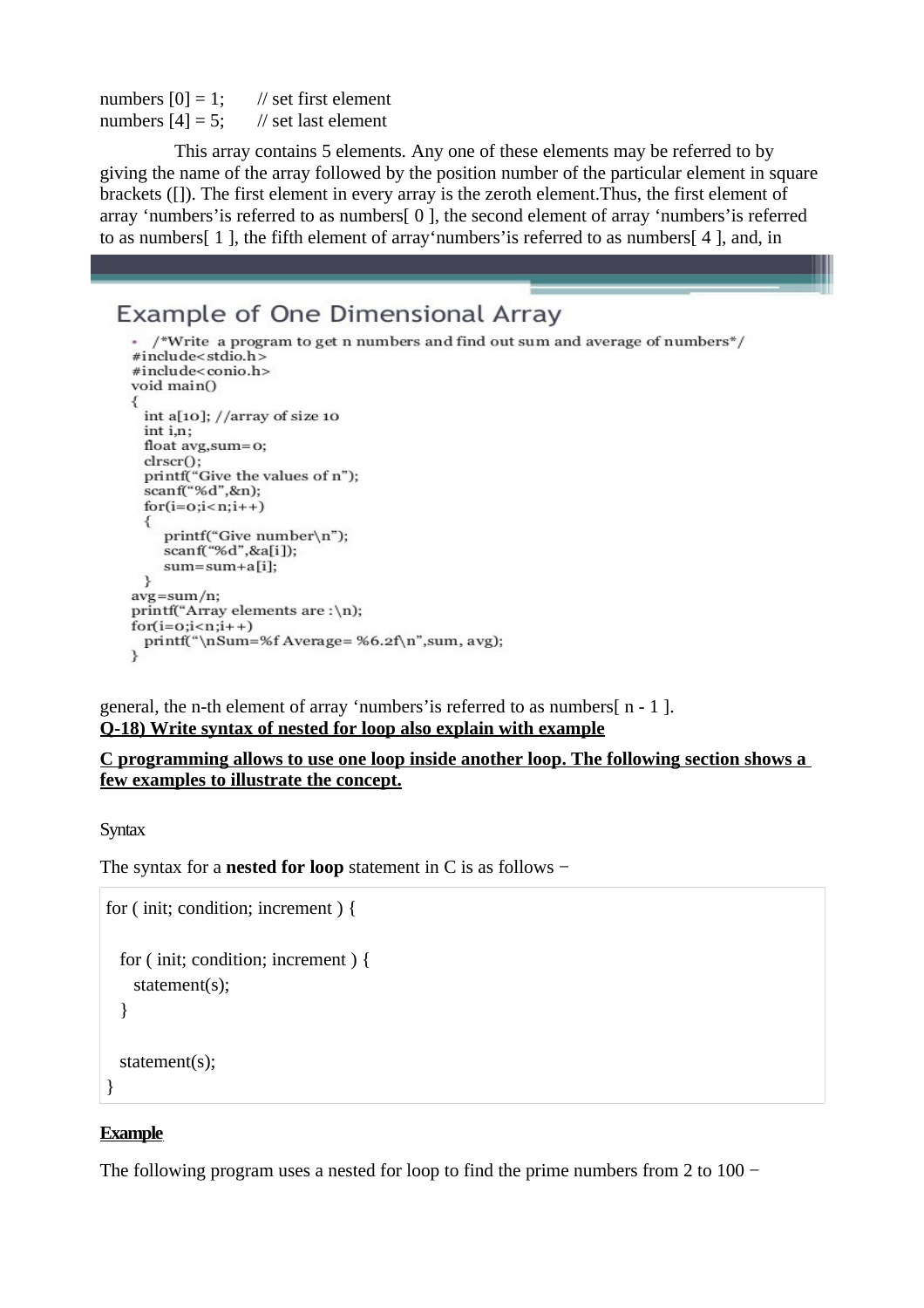```
#include <stdio.h>
int main () \{ /* local variable definition */
  int i, j;
  for(i = 2; i < 100; i++) {
    for(i = 2; i \le i (i); i++)
      if(!(i\%j)) break; // if factor found, not prime
      if(j > (i/j)) printf("%d is prime\n", i);
   }
  return 0;
}
```
# **Q-19) Write advantages and Disadvantages of flow chart**

# **Advantages and Disadvantages of Flowchart**

Advantages Of Using FLOWCHARTS:

• Communication: Flowcharts are better way of communicating the logic of a system to all concerned or involved.

• Effective analysis: With the help of flowchart, problem can be analysed in more effective way therefore reducing cost and wastage of time.

• Proper documentation: Program flowcharts serve as a good program documentation, which is needed for various purposes, making things more efficient.

• Efficient Coding: The flowcharts act as a guide or blueprint during the systems analysis and program development phase.

• Proper Debugging: The flowchart helps in debugging process.

• Efficient Program Maintenance: The maintenance of operating program becomes easy with the help of flowchart. It helps the programmer to put efforts more efficiently on that part

# Disadvantages Of Using FLOWCHARTS:

• Complex logic: Sometimes, the program logic is quite complicated. In that case, flowchart becomes complex and clumsy. This will become a pain for the user, resulting in a waste of time and money trying to correct the problem

• Alterations and Modifications: If alterations are required the flowchart may require re-drawing completely. This will usually waste valuable time.

• Reproduction: As the flowchart symbols cannot be typed, reproduction of flowchart becomes a problem.